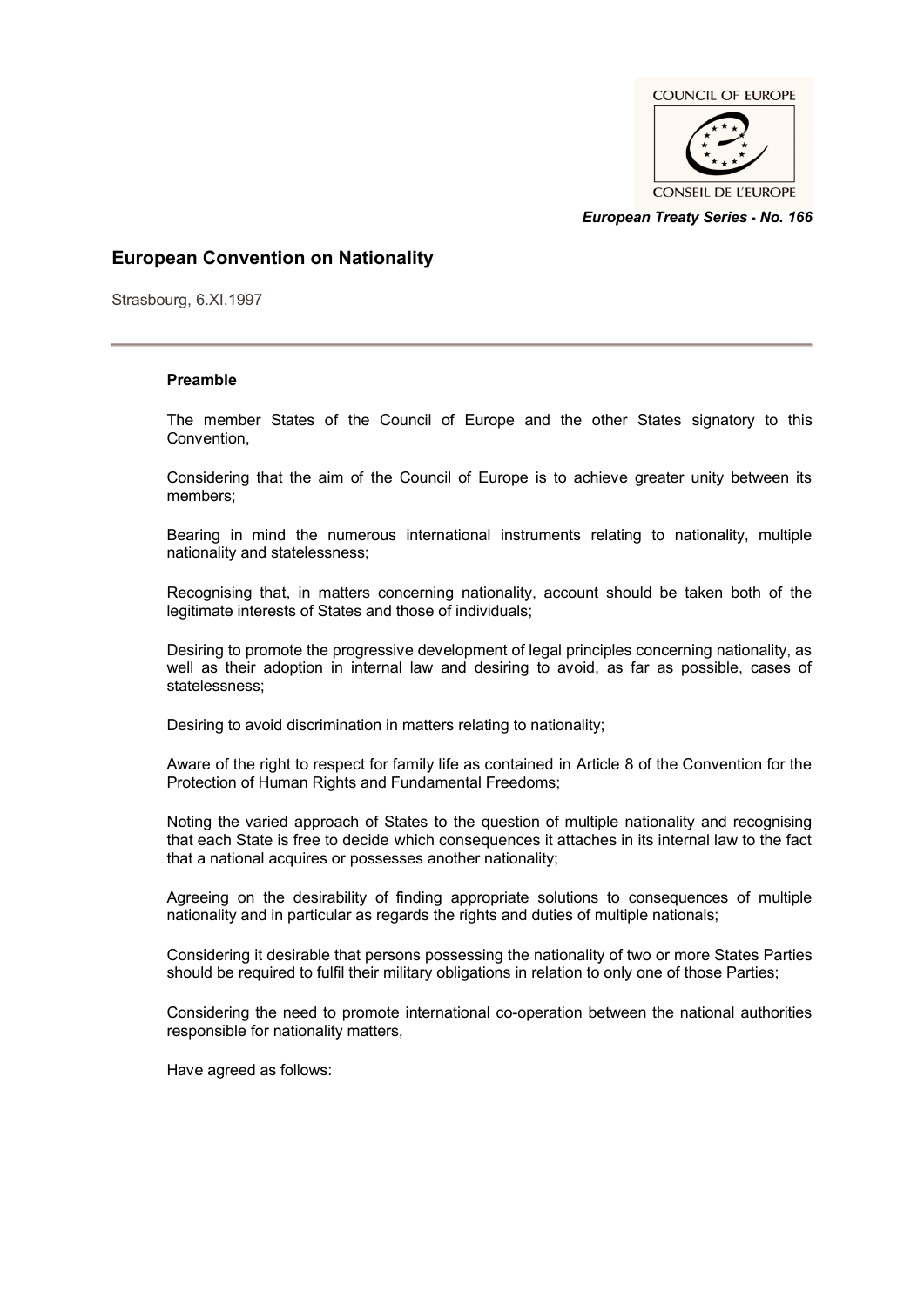## **Chapter I – General matters**

#### **Article 1 – Object of the Convention**

This Convention establishes principles and rules relating to the nationality of natural persons and rules regulating military obligations in cases of multiple nationality, to which the internal law of States Parties shall conform.

## **Article 2 – Definitions**

For the purpose of this Convention:

- a "nationality" means the legal bond between a person and a State and does not indicate the person's ethnic origin;
- b "multiple nationality" means the simultaneous possession of two or more nationalities by the same person;
- c "child" means every person below the age of 18 years unless, under the law applicable to the child, majority is attained earlier;
- d "internal law" means all types of provisions of the national legal system, including the constitution, legislation, regulations, decrees, case-law, customary rules and practice as well as rules deriving from binding international instruments.

### **Chapter II – General principles relating to nationality**

#### **Article 3 – Competence of the State**

- 1 Each State shall determine under its own law who are its nationals.
- 2 This law shall be accepted by other States in so far as it is consistent with applicable international conventions, customary international law and the principles of law generally recognised with regard to nationality.

#### **Article 4 – Principles**

The rules on nationality of each State Party shall be based on the following principles:

- a everyone has the right to a nationality;
- b statelessness shall be avoided;
- c no one shall be arbitrarily deprived of his or her nationality;
- d neither marriage nor the dissolution of a marriage between a national of a State Party and an alien, nor the change of nationality by one of the spouses during marriage, shall automatically affect the nationality of the other spouse.

#### **Article 5 – Non-discrimination**

1 The rules of a State Party on nationality shall not contain distinctions or include any practice which amount to discrimination on the grounds of sex, religion, race, colour or national or ethnic origin.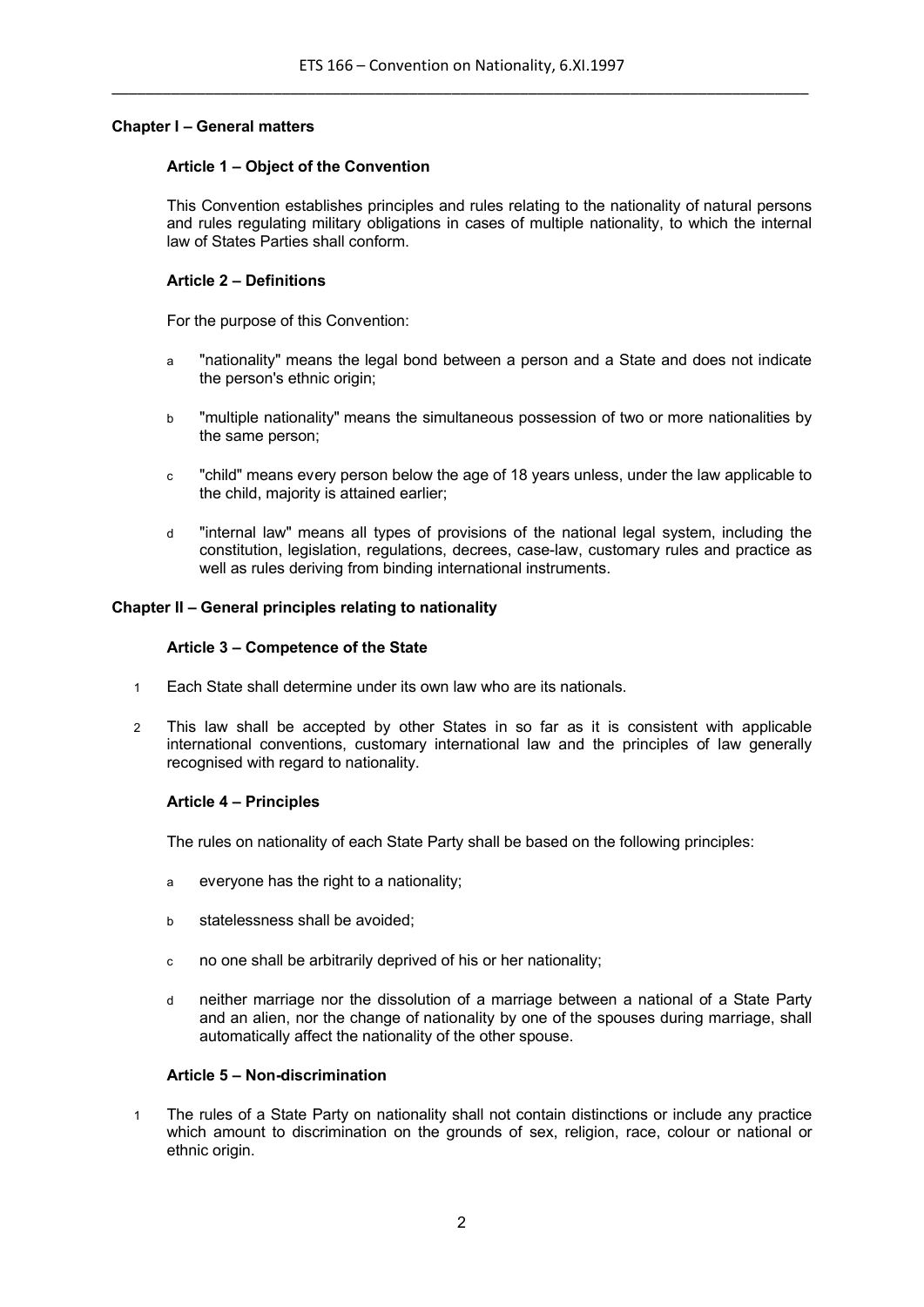2 Each State Party shall be guided by the principle of non-discrimination between its nationals, whether they are nationals by birth or have acquired its nationality subsequently.

## **Chapter III – Rules relating to nationality**

### **Article 6 – Acquisition of nationality**

- 1 Each State Party shall provide in its internal law for its nationality to be acquired *ex lege* by the following persons:
	- a children one of whose parents possesses, at the time of the birth of these children, the nationality of that State Party, subject to any exceptions which may be provided for by its internal law as regards children born abroad. With respect to children whose parenthood is established by recognition, court order or similar procedures, each State Party may provide that the child acquires its nationality following the procedure determined by its internal law;
	- b foundlings found in its territory who would otherwise be stateless.
- 2 Each State Party shall provide in its internal law for its nationality to be acquired by children born on its territory who do not acquire at birth another nationality. Such nationality shall be granted:
	- a at birth *ex lege*; or
	- b subsequently, to children who remained stateless, upon an application being lodged with the appropriate authority, by or on behalf of the child concerned, in the manner prescribed by the internal law of the State Party. Such an application may be made subject to the lawful and habitual residence on its territory for a period not exceeding five years immediately preceding the lodging of the application.
- 3 Each State Party shall provide in its internal law for the possibility of naturalisation of persons lawfully and habitually resident on its territory. In establishing the conditions for naturalisation, it shall not provide for a period of residence exceeding ten years before the lodging of an application.
- 4 Each State Party shall facilitate in its internal law the acquisition of its nationality for the following persons:
	- a spouses of its nationals;
	- b children of one of its nationals, falling under the exception of Article 6, paragraph 1, subparagraph a;
	- c children one of whose parents acquires or has acquired its nationality;
	- d children adopted by one of its nationals;
	- e persons who were born on its territory and reside there lawfully and habitually;
	- f persons who are lawfully and habitually resident on its territory for a period of time beginning before the age of 18, that period to be determined by the internal law of the State Party concerned;
	- g stateless persons and recognised refugees lawfully and habitually resident on its territory.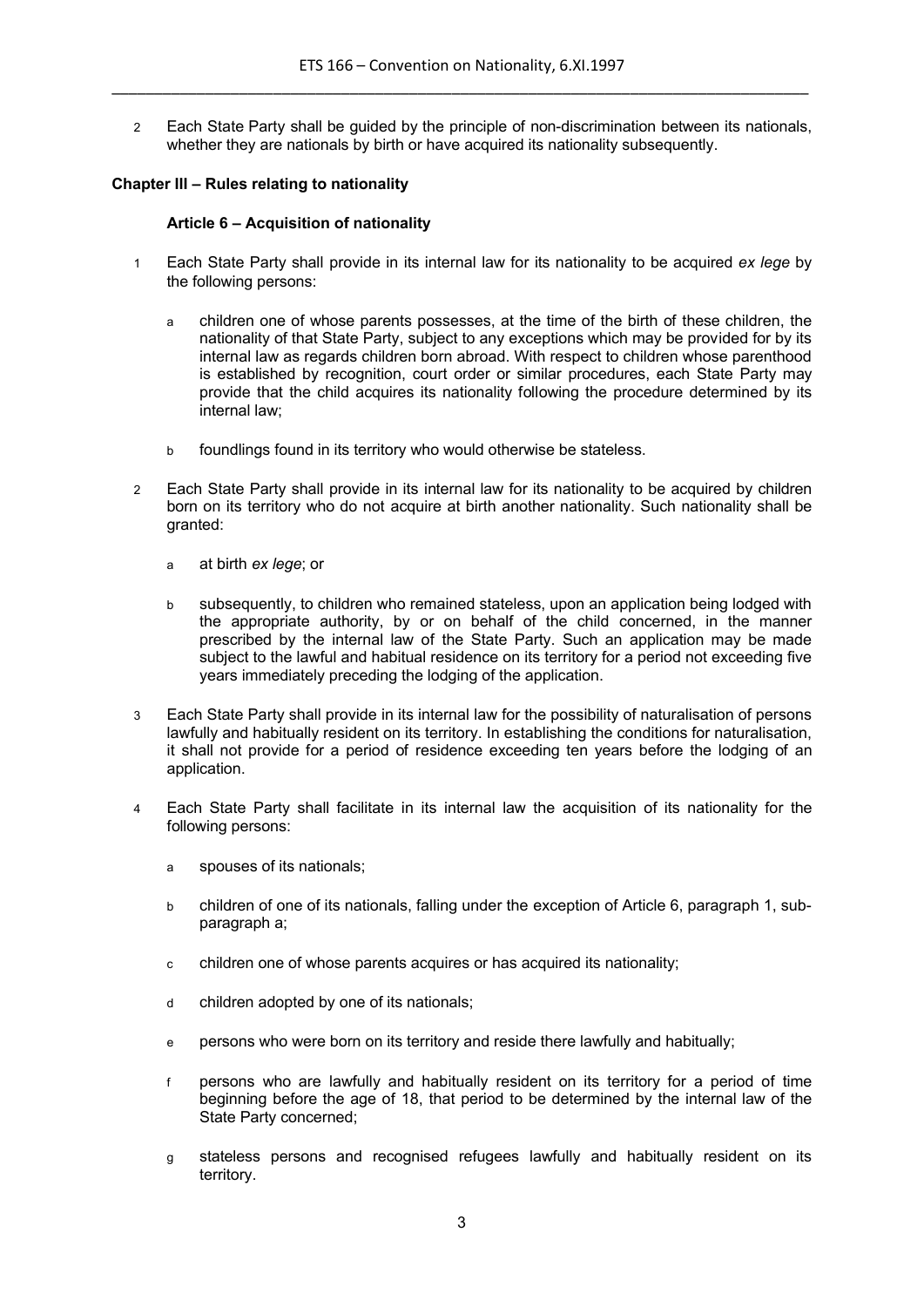### **Article 7 – Loss of nationality** *ex lege* **or at the initiative of a State Party**

- 1 A State Party may not provide in its internal law for the loss of its nationality *ex lege* or at the initiative of the State Party except in the following cases:
	- a voluntary acquisition of another nationality;
	- b acquisition of the nationality of the State Party by means of fraudulent conduct, false information or concealment of any relevant fact attributable to the applicant;
	- c voluntary service in a foreign military force;
	- d conduct seriously prejudicial to the vital interests of the State Party;
	- e lack of a genuine link between the State Party and a national habitually residing abroad;
	- f where it is established during the minority of a child that the preconditions laid down by internal law which led to the *ex lege* acquisition of the nationality of the State Party are no longer fulfilled;
	- g adoption of a child if the child acquires or possesses the foreign nationality of one or both of the adopting parents.
- 2 A State Party may provide for the loss of its nationality by children whose parents lose that nationality except in cases covered by sub-paragraphs c and d of paragraph 1. However, children shall not lose that nationality if one of their parents retains it.
- 3 A State Party may not provide in its internal law for the loss of its nationality under paragraphs 1 and 2 of this article if the person concerned would thereby become stateless, with the exception of the cases mentioned in paragraph 1, sub-paragraph b, of this article.

#### **Article 8 – Loss of nationality at the initiative of the individual**

- 1 Each State Party shall permit the renunciation of its nationality provided the persons concerned do not thereby become stateless.
- 2 However, a State Party may provide in its internal law that renunciation may be effected only by nationals who are habitually resident abroad.

#### **Article 9 – Recovery of nationality**

Each State Party shall facilitate, in the cases and under the conditions provided for by its internal law, the recovery of its nationality by former nationals who are lawfully and habitually resident on its territory.

#### **Chapter IV – Procedures relating to nationality**

#### **Article 10 – Processing of applications**

Each State Party shall ensure that applications relating to the acquisition, retention, loss, recovery or certification of its nationality be processed within a reasonable time.

## **Article 11 – Decisions**

Each State Party shall ensure that decisions relating to the acquisition, retention, loss, recovery or certification of its nationality contain reasons in writing.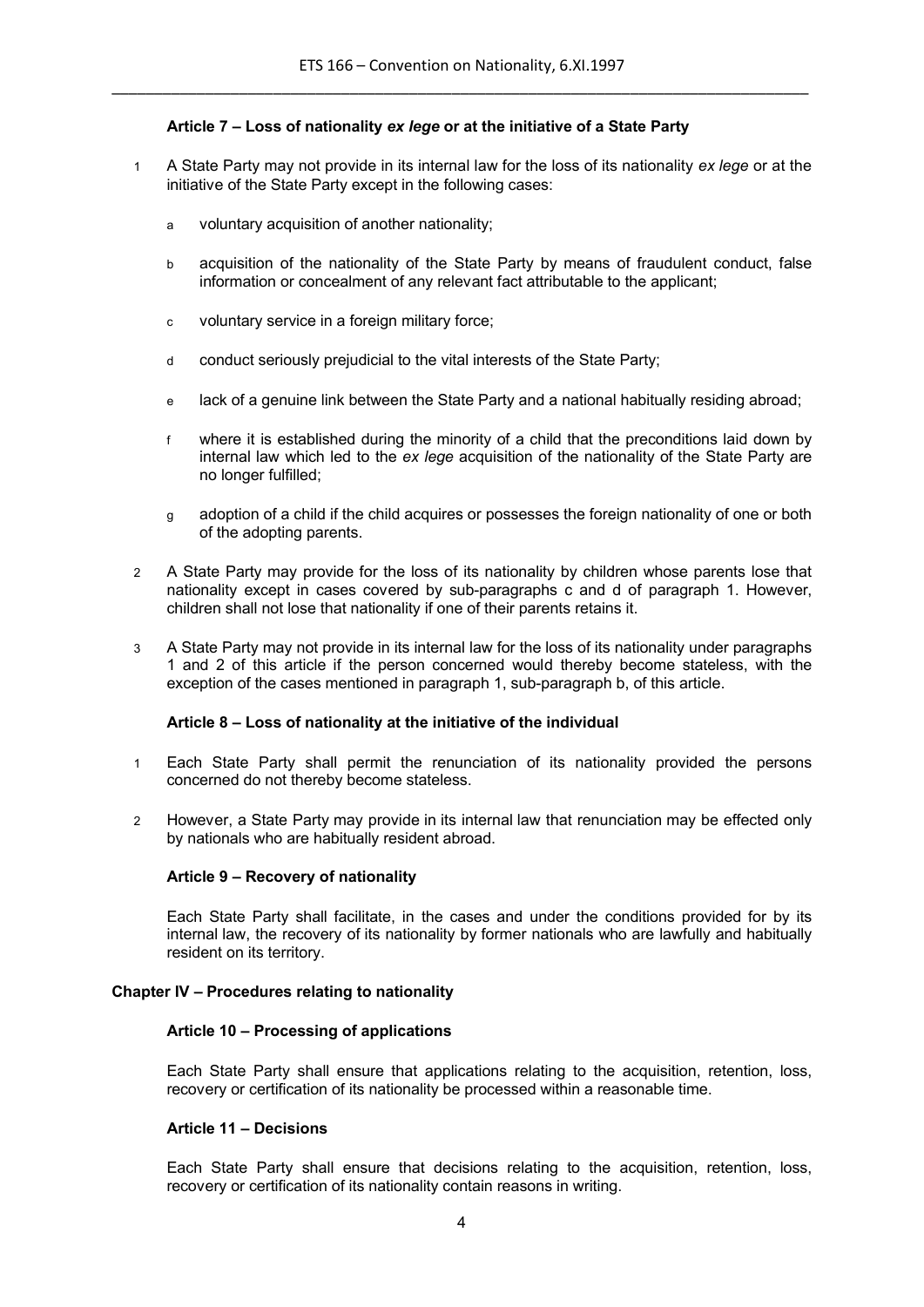## **Article 12 – Right to a review**

Each State Party shall ensure that decisions relating to the acquisition, retention, loss, recovery or certification of its nationality be open to an administrative or judicial review in conformity with its internal law.

### **Article 13 – Fees**

- 1 Each State Party shall ensure that the fees for the acquisition, retention, loss, recovery or certification of its nationality be reasonable.
- 2 Each State Party shall ensure that the fees for an administrative or judicial review be not an obstacle for applicants.

### **Chapter V – Multiple nationality**

### **Article 14 – Cases of multiple nationality** *ex lege*

- 1 A State Party shall allow:
	- a children having different nationalities acquired automatically at birth to retain these nationalities;
	- b its nationals to possess another nationality where this other nationality is automatically acquired by marriage.
- 2 The retention of the nationalities mentioned in paragraph 1 is subject to the relevant provisions of Article 7 of this Convention.

## **Article 15 – Other possible cases of multiple nationality**

The provisions of this Convention shall not limit the right of a State Party to determine in its internal law whether:

- a its nationals who acquire or possess the nationality of another State retain its nationality or lose it;
- b the acquisition or retention of its nationality is subject to the renunciation or loss of another nationality.

#### **Article 16 – Conservation of previous nationality**

A State Party shall not make the renunciation or loss of another nationality a condition for the acquisition or retention of its nationality where such renunciation or loss is not possible or cannot reasonably be required.

## **Article 17 – Rights and duties related to multiple nationality**

- 1 Nationals of a State Party in possession of another nationality shall have, in the territory of that State Party in which they reside, the same rights and duties as other nationals of that State Party.
- 2 The provisions of this chapter do not affect:
	- a the rules of international law concerning diplomatic or consular protection by a State Party in favour of one of its nationals who simultaneously possesses another nationality;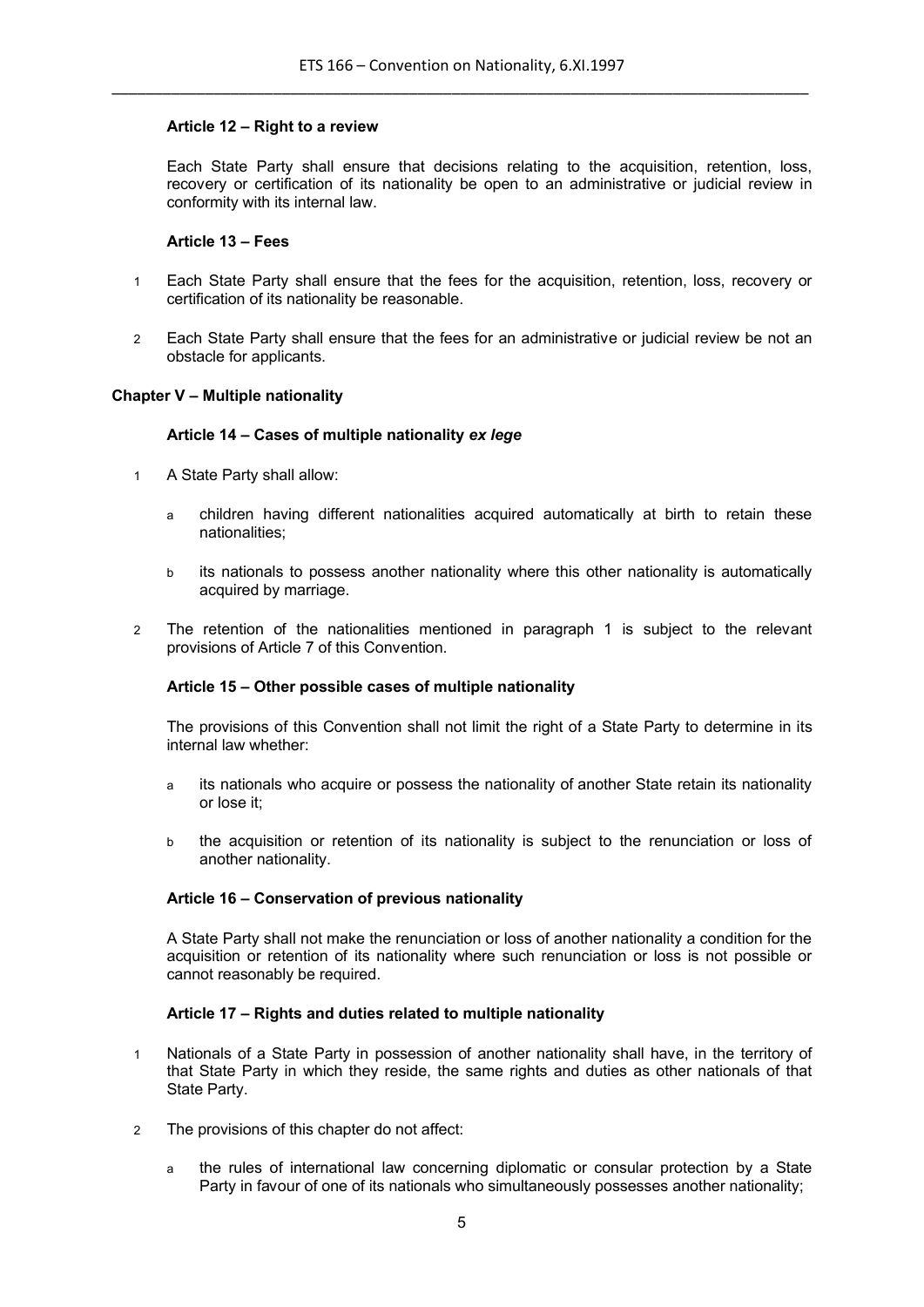b the application of the rules of private international law of each State Party in cases of multiple nationality.

### **Chapter VI – State succession and nationality**

#### **Article 18 – Principles**

- 1 In matters of nationality in cases of State succession, each State Party concerned shall respect the principles of the rule of law, the rules concerning human rights and the principles contained in Articles 4 and 5 of this Convention and in paragraph 2 of this article, in particular in order to avoid statelessness.
- 2 In deciding on the granting or the retention of nationality in cases of State succession, each State Party concerned shall take account in particular of:
	- a the genuine and effective link of the person concerned with the State;
	- b the habitual residence of the person concerned at the time of State succession;
	- c the will of the person concerned;
	- d the territorial origin of the person concerned.
- 3 Where the acquisition of nationality is subject to the loss of a foreign nationality, the provisions of Article 16 of this Convention shall apply.

#### **Article 19 – Settlement by international agreement**

In cases of State succession, States Parties concerned shall endeavour to regulate matters relating to nationality by agreement amongst themselves and, where applicable, in their relationship with other States concerned. Such agreements shall respect the principles and rules contained or referred to in this chapter.

#### **Article 20 – Principles concerning non-nationals**

- 1 Each State Party shall respect the following principles:
	- a nationals of a predecessor State habitually resident in the territory over which sovereignty is transferred to a successor State and who have not acquired its nationality shall have the right to remain in that State;
	- b persons referred to in sub-paragraph a shall enjoy equality of treatment with nationals of the successor State in relation to social and economic rights.
- 2 Each State Party may exclude persons considered under paragraph 1 from employment in the public service involving the exercise of sovereign powers.

#### **Chapter VII – Military obligations in cases of multiple nationality**

#### **Article 21 – Fulfilment of military obligations**

- 1 Persons possessing the nationality of two or more States Parties shall be required to fulfil their military obligations in relation to one of those States Parties only.
- 2 The modes of application of paragraph 1 may be determined by special agreements between any of the States Parties.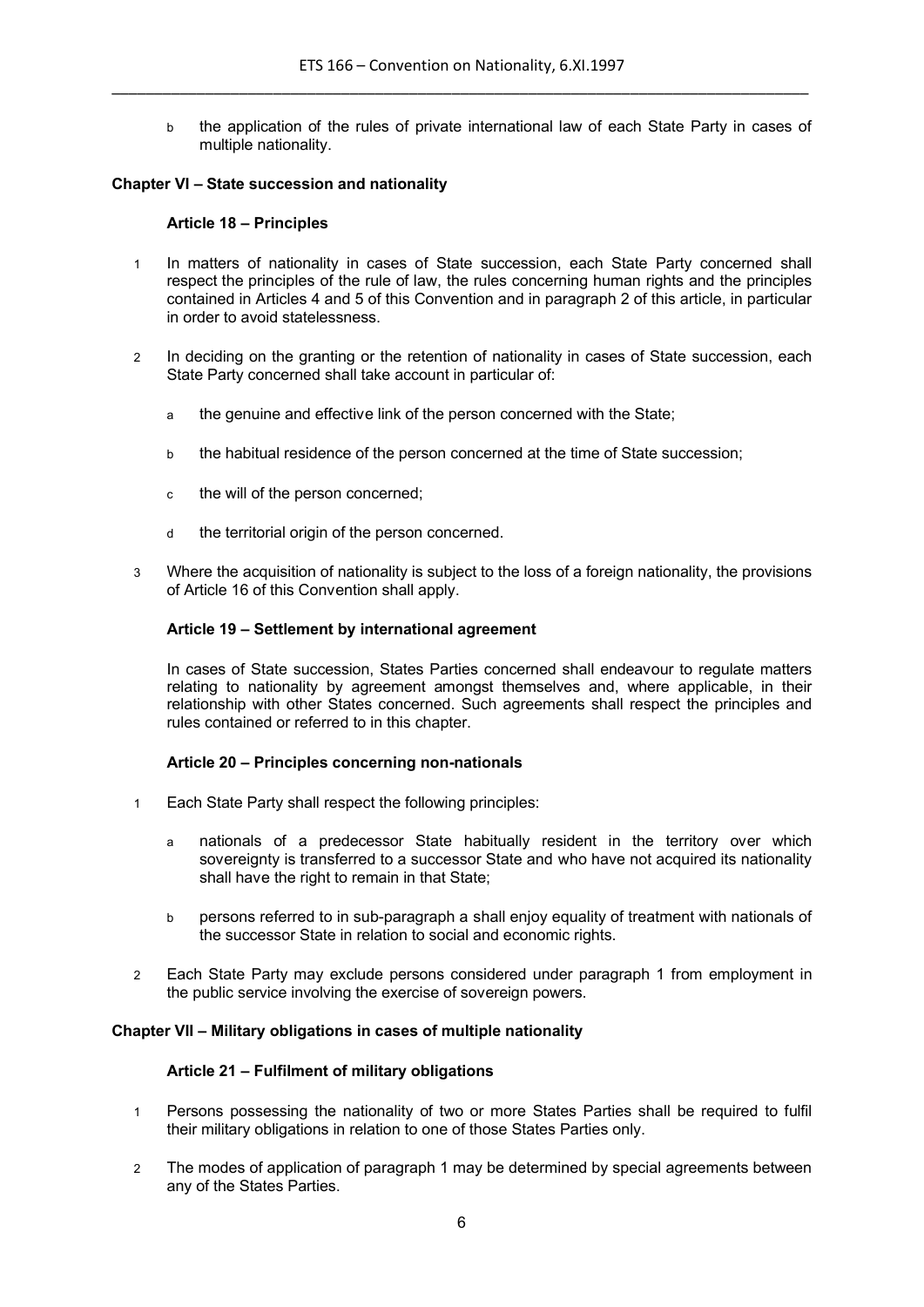- 3 Except where a special agreement which has been, or may be, concluded provides otherwise, the following provisions are applicable to persons possessing the nationality of two or more States Parties:
	- a Any such person shall be subject to military obligations in relation to the State Party in whose territory they are habitually resident. Nevertheless, they shall be free to choose, up to the age of 19 years, to submit themselves to military obligations as volunteers in relation to any other State Party of which they are also nationals for a total and effective period at least equal to that of the active military service required by the former State Party;
	- b Persons who are habitually resident in the territory of a State Party of which they are not nationals or in that of a State which is not a State Party may choose to perform their military service in the territory of any State Party of which they are nationals;
	- c Persons who, in accordance with the rules laid down in paragraphs a and b, shall fulfil their military obligations in relation to one State Party, as prescribed by the law of that State Party, shall be deemed to have fulfilled their military obligations in relation to any other State Party or States Parties of which they are also nationals;
	- d Persons who, before the entry into force of this Convention between the States Parties of which they are nationals, have, in relation to one of those States Parties, fulfilled their military obligations in accordance with the law of that State Party, shall be deemed to have fulfilled the same obligations in relation to any other State Party or States Parties of which they are also nationals:
	- e Persons who, in conformity with paragraph a, have performed their active military service in relation to one of the States Parties of which they are nationals, and subsequently transfer their habitual residence to the territory of the other State Party of which they are nationals, shall be liable to military service in the reserve only in relation to the latter State Party;
	- f The application of this article shall not prejudice, in any respect, the nationality of the persons concerned;
	- g In the event of mobilisation by any State Party, the obligations arising under this article shall not be binding upon that State Party.

## **Article 22 – Exemption from military obligations or alternative civil service**

Except where a special agreement which has been, or may be, concluded provides otherwise, the following provisions are also applicable to persons possessing the nationality of two or more States Parties:

- a Article 21, paragraph 3, sub-paragraph c, of this Convention shall apply to persons who have been exempted from their military obligations or have fulfilled civil service as an alternative;
- b persons who are nationals of a State Party which does not require obligatory military service shall be considered as having satisfied their military obligations when they have their habitual residence in the territory of that State Party. Nevertheless, they should be deemed not to have satisfied their military obligations in relation to a State Party or States Parties of which they are equally nationals and where military service is required unless the said habitual residence has been maintained up to a certain age, which each State Party concerned shall notify at the time of signature or when depositing its instruments of ratification, acceptance or accession;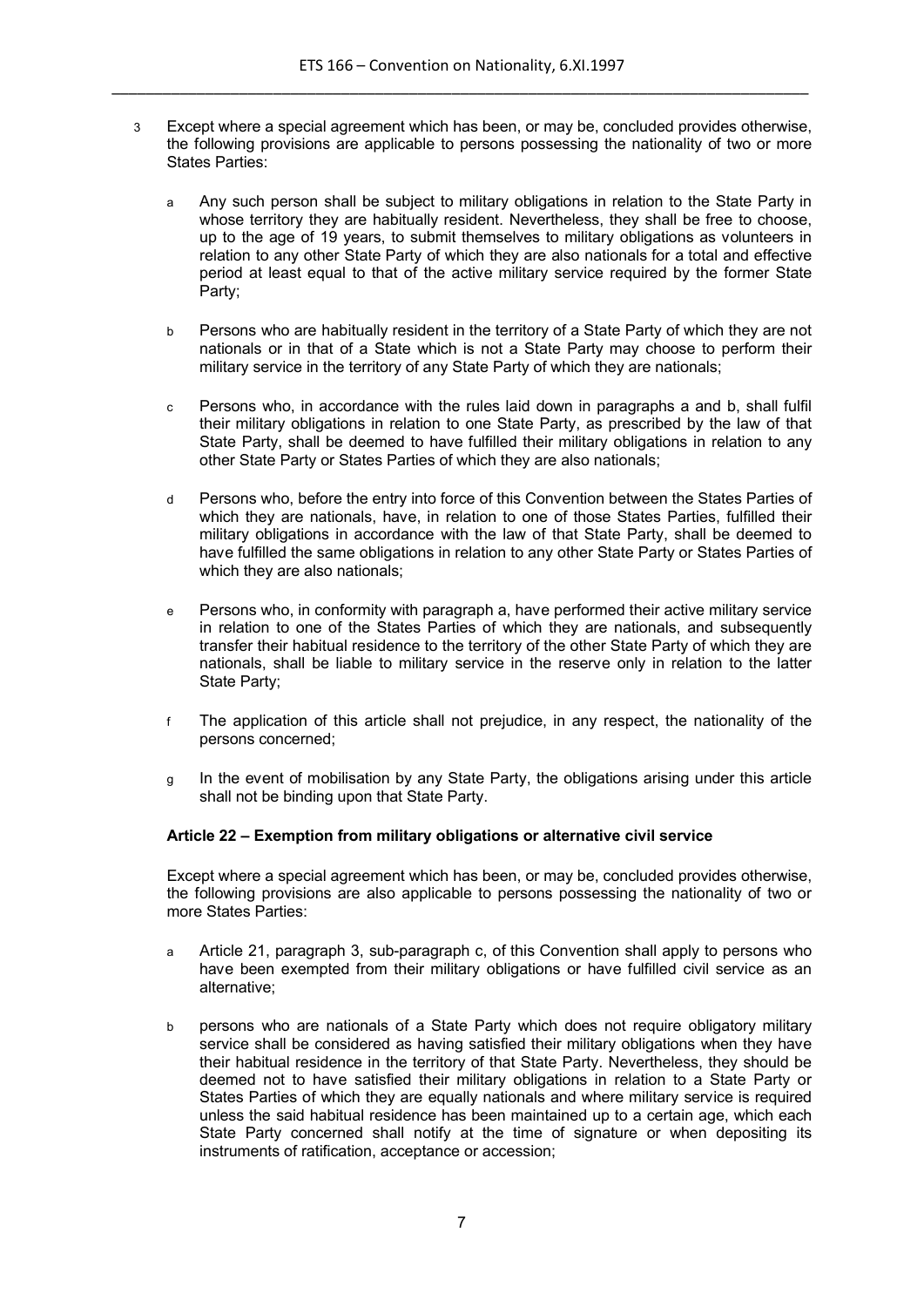c also persons who are nationals of a State Party which does not require obligatory military service shall be considered as having satisfied their military obligations when they have enlisted voluntarily in the military forces of that Party for a total and effective period which is at least equal to that of the active military service of the State Party or States Parties of which they are also nationals without regard to where they have their habitual residence.

## **Chapter VIII – Co-operation between the States Parties**

### **Article 23 – Co-operation between the States Parties**

- 1 With a view to facilitating co-operation between the States Parties, their competent authorities shall:
	- a provide the Secretary General of the Council of Europe with information about their internal law relating to nationality, including instances of statelessness and multiple nationality, and about developments concerning the application of the Convention;
	- b provide each other upon request with information about their internal law relating to nationality and about developments concerning the application of the Convention.
- 2 States Parties shall co-operate amongst themselves and with other member States of the Council of Europe within the framework of the appropriate intergovernmental body of the Council of Europe in order to deal with all relevant problems and to promote the progressive development of legal principles and practice concerning nationality and related matters.

### **Article 24 – Exchange of information**

Each State Party may at any time declare that it shall inform any other State Party, having made the same declaration, of the voluntary acquisition of its nationality by nationals of the other State Party, subject to applicable laws concerning data protection. Such a declaration may indicate the conditions under which the State Party will give such information. The declaration may be withdrawn at any time.

## **Chapter IX – Application of the Convention**

### **Article 25 – Declarations concerning the application of the Convention**

- Each State may declare, at the time of signature or when depositing its instrument of ratification, 1 acceptance, approval or accession, that it will exclude Chapter VII from the application of the Convention.
- 2 The provisions of Chapter VII shall be applicable only in the relations between States Parties for which it is in force.
- 3 Each State Party may, at any subsequent time, notify the Secretary General of the Council of Europe that it will apply the provisions of Chapter VII excluded at the time of signature or in its instrument of ratification, acceptance, approval or accession. This notification shall become effective as from the date of its receipt.

## **Article 26 – Effects of this Convention**

- 1 The provisions of this Convention shall not prejudice the provisions of internal law and binding international instruments which are already in force or may come into force, under which more favourable rights are or would be accorded to individuals in the field of nationality.
- 2 This Convention does not prejudice the application of: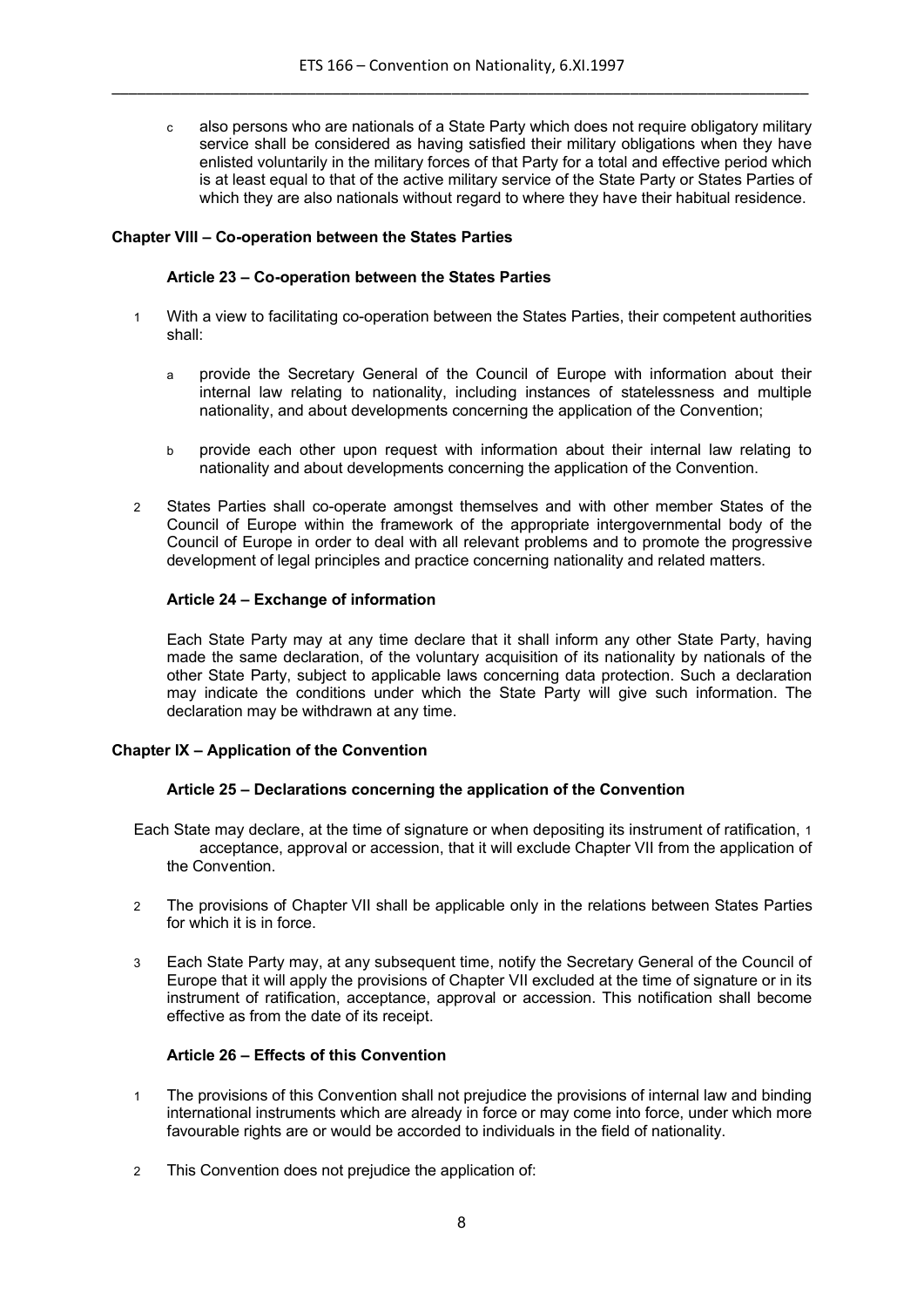- a the 1963 Convention on the Reduction of Cases of Multiple Nationality and Military Obligations in Cases of Multiple Nationality and its Protocols;
- b other binding international instruments in so far as such instruments are compatible with this Convention,

in the relationship between the States Parties bound by these instruments.

## **Chapter X – Final clauses**

### **Article 27 – Signature and entry into force**

- 1 This Convention shall be open for signature by the member States of the Council of Europe and the non-member States which have participated in its elaboration. Such States may express their consent to be bound by:
	- a signature without reservation as to ratification, acceptance or approval; or
	- b signature subject to ratification, acceptance or approval, followed by ratification, acceptance or approval.

Instruments of ratification, acceptance or approval shall be deposited with the Secretary General of the Council of Europe.

- 2 This Convention shall enter into force, for all States having expressed their consent to be bound by the Convention, on the first day of the month following the expiration of a period of three months after the date on which three member States of the Council of Europe have expressed their consent to be bound by this Convention in accordance with the provisions of the preceding paragraph.
- 3 In respect of any State which subsequently expresses its consent to be bound by it, the Convention shall enter into force on the first day of the month following the expiration of a period of three months after the date of signature or of the deposit of its instrument of ratification, acceptance or approval.

## **Article 28 – Accession**

- 1 After the entry into force of this Convention, the Committee of Ministers of the Council of Europe may invite any non-member State of the Council of Europe which has not participated in its elaboration to accede to this Convention.
- 2 In respect of any acceding State, this Convention shall enter into force on the first day of the month following the expiration of a period of three months after the date of deposit of the instrument of accession with the Secretary General of the Council of Europe.

#### **Article 29 – Reservations**

- 1 No reservations may be made to any of the provisions contained in Chapters I, II and VI of this Convention. Any State may, at the time of signature or when depositing its instrument of ratification, acceptance, approval or accession, make one or more reservations to other provisions of the Convention so long as they are compatible with the object and purpose of this Convention.
- 2 Any State which makes one or more reservations shall notify the Secretary General of the Council of Europe of the relevant contents of its internal law or of any other relevant information.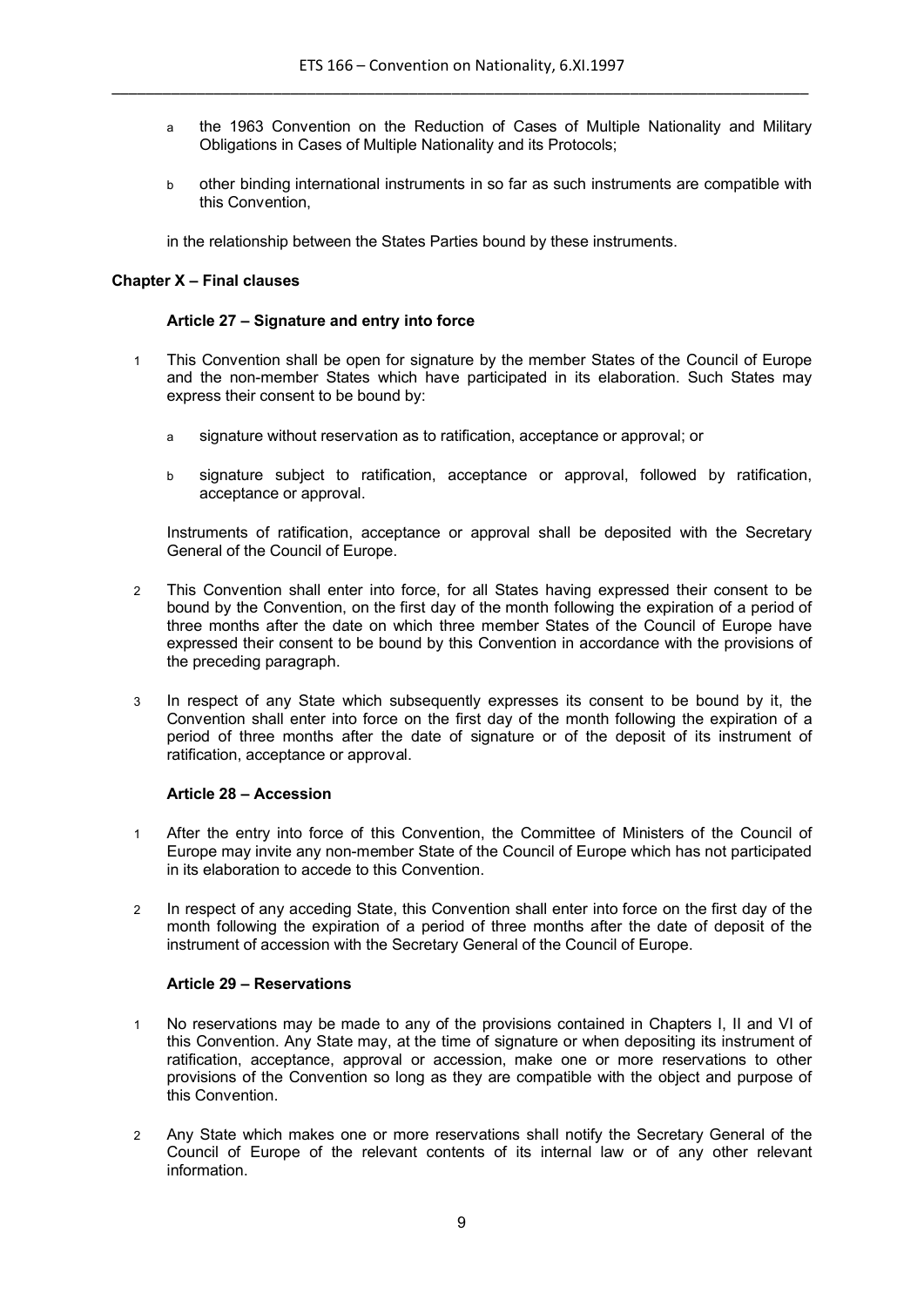- 3 A State which has made one or more reservations in accordance with paragraph 1 shall consider withdrawing them in whole or in part as soon as circumstances permit. Such withdrawal shall be made by means of a notification addressed to the Secretary General of the Council of Europe and shall become effective as from the date of its receipt.
- 4 Any State which extends the application of this Convention to a territory mentioned in the declaration referred to in Article 30, paragraph 2, may, in respect of the territory concerned, make one or more reservations in accordance with the provisions of the preceding paragraphs.
- 5 A State Party which has made reservations in respect of any of the provisions in Chapter VII of the Convention may not claim application of the said provisions by another State Party save in so far as it has itself accepted these provisions.

## **Article 30 – Territorial application**

- 1 Any State may, at the time of signature or when depositing its instrument of ratification, acceptance, approval or accession, specify the territory or territories to which this Convention shall apply.
- 2 Any State may, at any later date, by a declaration addressed to the Secretary General of the Council of Europe, extend the application of this Convention to any other territory specified in the declaration and for whose international relations it is responsible or on whose behalf it is authorised to give undertakings. In respect of such territory, the Convention shall enter into force on the first day of the month following the expiration of a period of three months after the date of receipt of such declaration by the Secretary General.
- 3 Any declaration made under the two preceding paragraphs may, in respect of any territory specified in such declaration, be withdrawn by a notification addressed to the Secretary General. The withdrawal shall become effective on the first day of the month following the expiration of a period of three months after the date of receipt of such notification by the Secretary General.

## **Article 31 – Denunciation**

- 1 Any State Party may at any time denounce the Convention as a whole or Chapter VII only by means of a notification addressed to the Secretary General of the Council of Europe.
- 2 Such denunciation shall become effective on the first day of the month following the expiration of a period of three months after the date of receipt of notification by the Secretary General.

## **Article 32 – Notifications by the Secretary General**

The Secretary General of the Council of Europe shall notify the member States of the Council of Europe, any Signatory, any Party and any other State which has acceded to this Convention of:

- a any signature;
- b the deposit of any instrument of ratification, acceptance, approval or accession;
- c any date of entry into force of this Convention in accordance with Articles 27 or 28 of this Convention;
- d any reservation and withdrawal of reservations made in pursuance of the provisions of Article 29 of this Convention;